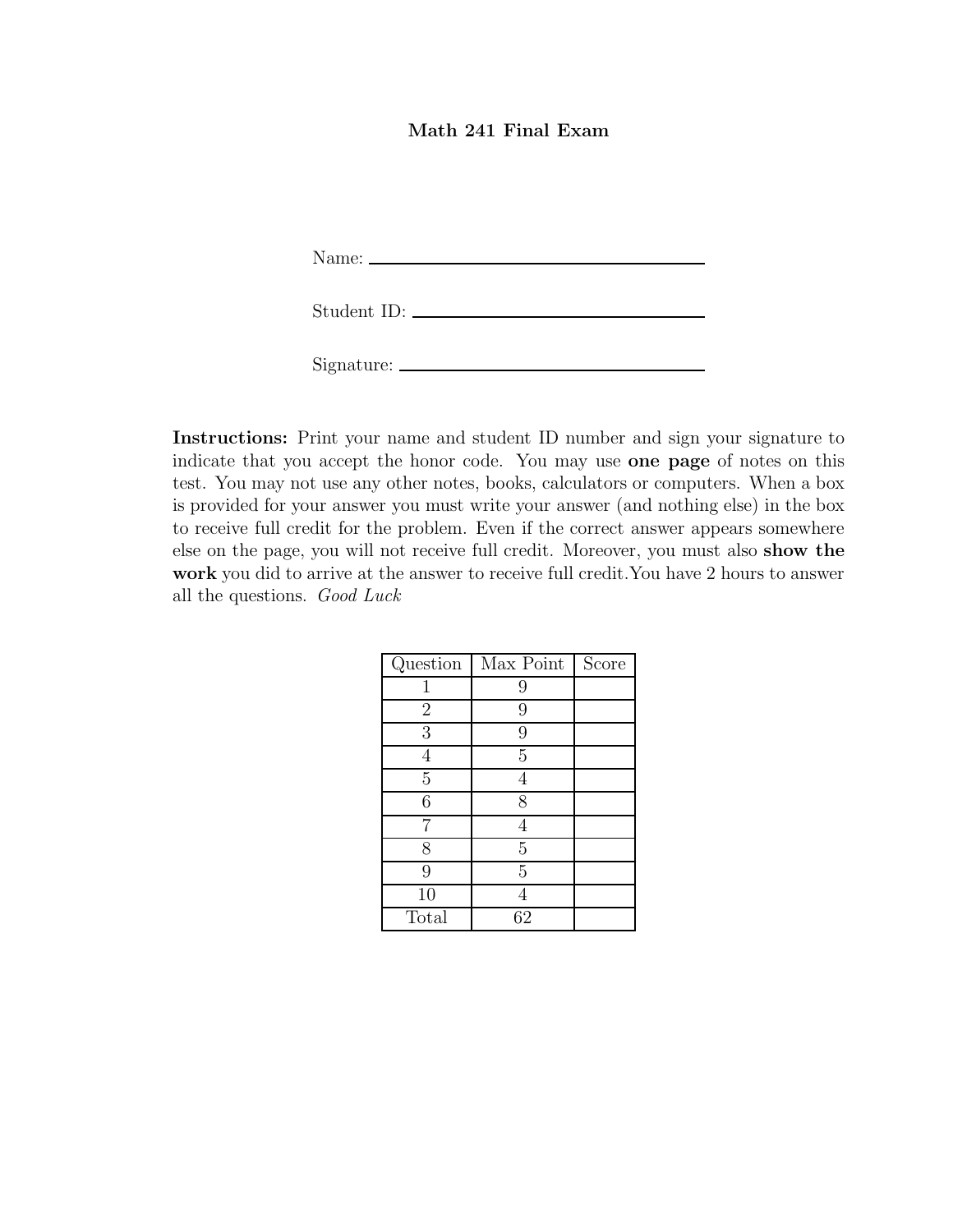1) True or False: (1 point each) Circle T for True and F for False.

1.  $u(x, y) = e^x \sin y$  is a solution to  $u_{xx} + u_{yy} = 0$ .

$$
\mathbf{T} \qquad \mathbf{F}
$$

- 2. Let  $u(x, y) = \text{Im}(f(x + iy))$  where  $f(z)$  is an analytic function. Then u is harmonic.
- T F 3. If a function  $f(z)$  is analytic then  $\frac{\partial f}{\partial y} = \frac{1}{i}$ i  $\frac{\partial f}{\partial x}$ . T F 4. If  $f(x)$  and  $g(x)$  are even functions then  $h(x) = f(g(x))$  is odd. T F 5. If  $z_0$  is a pole of  $f(z)$  then the residue of f at  $z_0$  is  $\lim_{z\to z_0}(z-z_0)f(z)$ T F

6. If u and v solve the wave equation then so does 
$$
u - 9v
$$
.

function at every point.

- T F 7. If the Fourier series of a function converges then it converges to the value of the
- T F 8. A bounded entire function is constant. T F 9. The singularity at 0 of  $\tan \frac{1}{z}$  is isolated. T F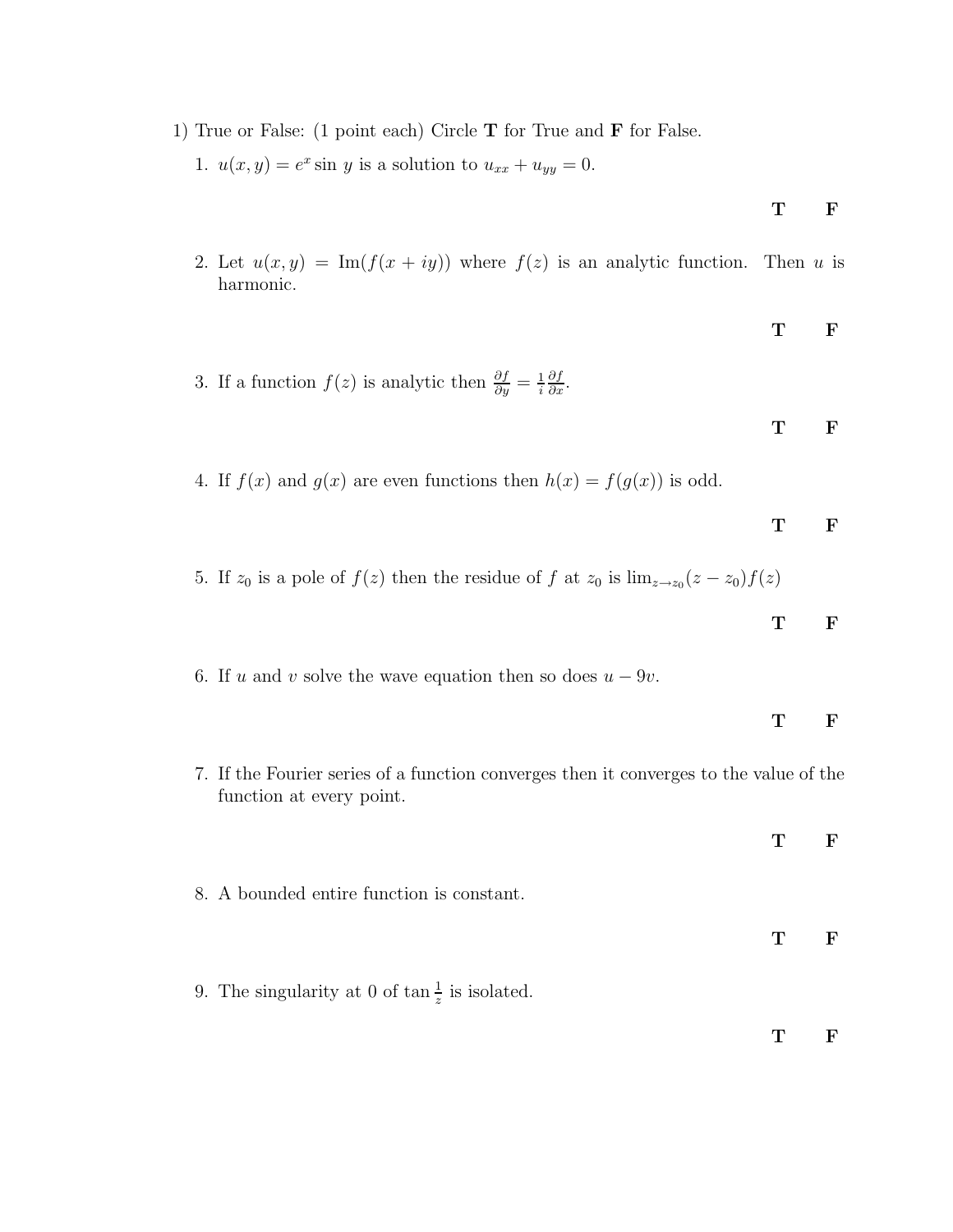2)Short Answer: (1 point each)

1. What is the residue of  $f(z) = \frac{e^z(z-1)}{z+9}$  at  $z = -9$ .

Answer:

2. Let  $f(x) = x + 9$  on  $[-\pi, \pi]$ . What does the Fourier series of f converge to at π.

Answer:

3.  $f(x)$  as above. What does the Fourier series of f converge to at  $2 + \pi$ .

Answer:

4. What is  $\int_C$ 1  $\frac{1}{z^2}$ dz where C is  $|z| = 7$  oriented counter clockwise?

Answer:

5. What are the solutions to  $z^5 = 1$ ?

Answer:

6. Where are the singular points of  $f(z) = \tan z$ .

Answer:

7. What type of singularity does  $f(z) = \frac{\tan z}{z}$  have at  $z = 0$ ?

Answer:

8. Compute  $\int_{-\pi}^{\pi} (\sin x + 7 \cos 2x)(\sin 2x - \cos 2x) dx$ 

Answer:

9. How many different Laurent series does  $f = \frac{1}{(z-1)(z^2+1)}$  have centered at  $z = 1$ .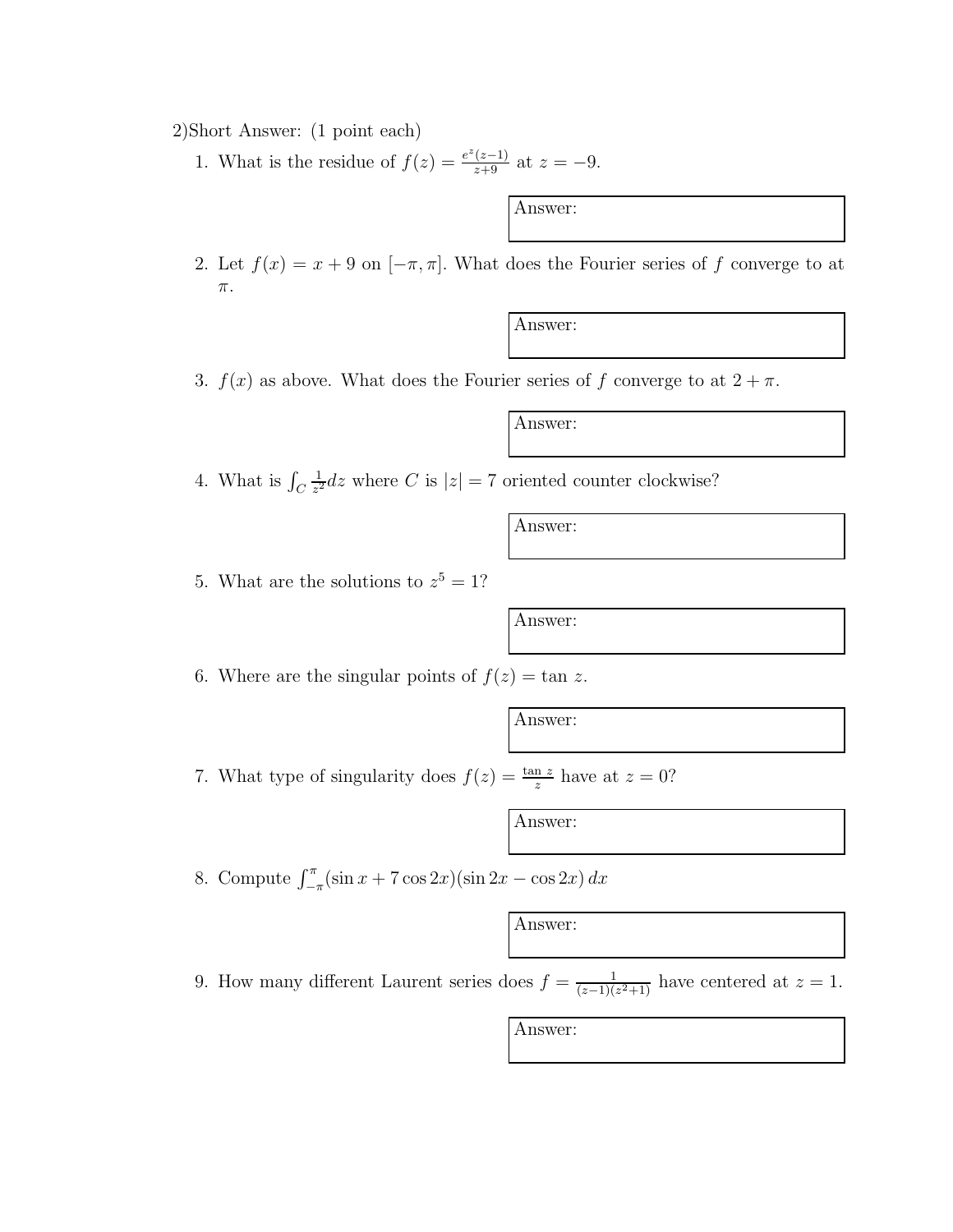3) (3 points each) Compute the following contour integrals. All curves oriented counter clockwise.

1. 
$$
\int_C \frac{z^2 - 4}{z^2 + 1} dz
$$
 where C is  $|z + i| = 1$ .

Answer:

2.  $\int_C$  $\frac{\sin z}{(z-\pi)^2}$  dz where C is  $|z-2|=7$ .

Answer:

3. 
$$
\int_C \frac{e^z}{z \sin z} dz
$$
 where C is  $|z - 3| = 4$ .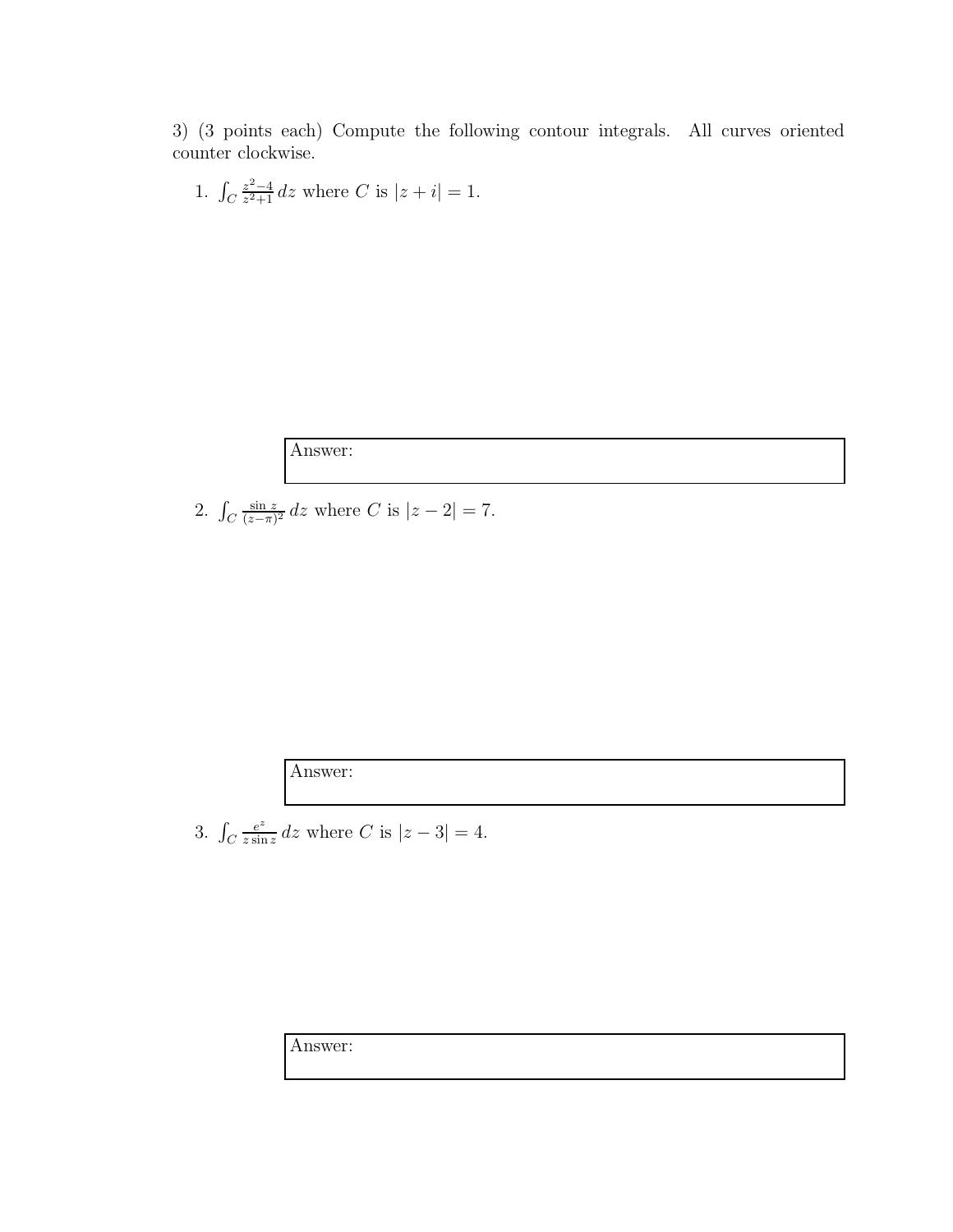4) 1. (3 points) Let  $f(z) = \frac{e^z}{z-1}$  $\frac{e^z}{z-1}$ . Find the Laurent expansion of  $f(z)$  about  $z = 1$ good in the region containing the point 2.5.

Answer:

2. (2 points) Find the Laurent expansion of  $f(z) = \frac{1}{z-2}$  about  $z = 1$  good in the region containing the point 5.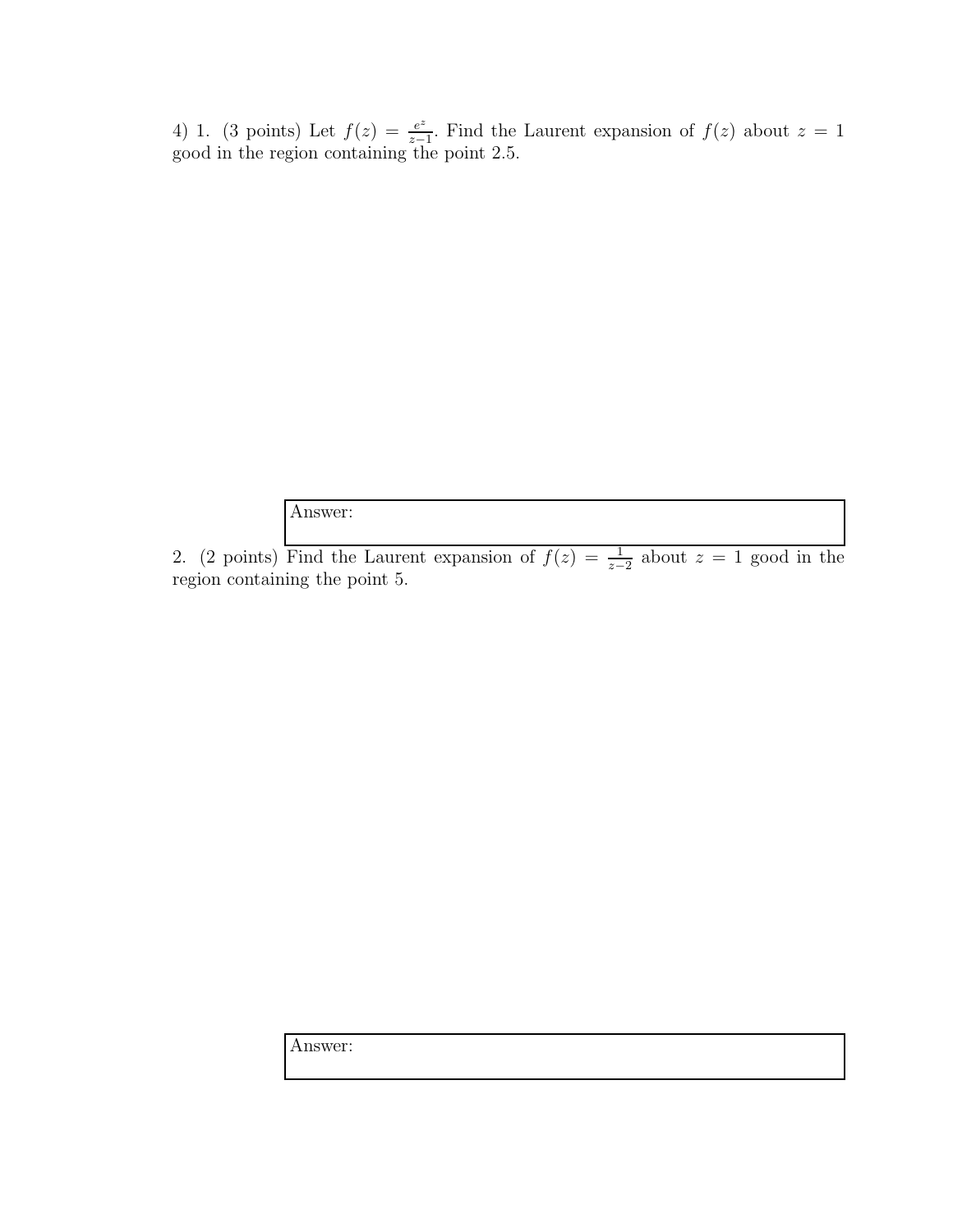5) (4 points) Find the Fourier series for

$$
f(x) = \begin{cases} x+1 & -2 < x \le 0 \\ x & 0 < x < 2. \end{cases}
$$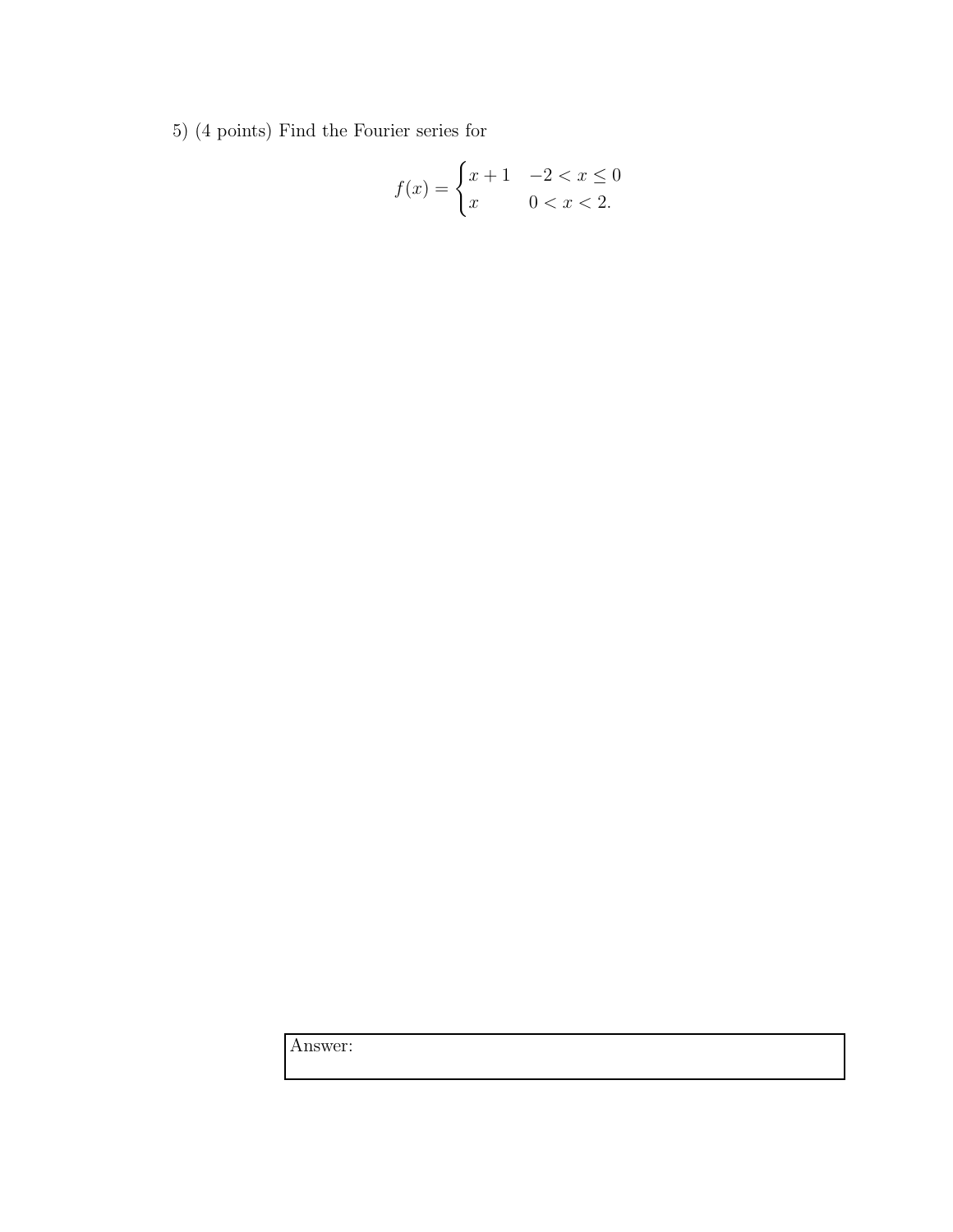6) (4 points each) Compute

1. 
$$
\int_{-\pi}^{\pi} \frac{1}{10 - 6 \cos x} \, dx
$$

Answer:

2.  $\int_{-\infty}^{\infty} \frac{\cos x}{(x^2+1)} dx$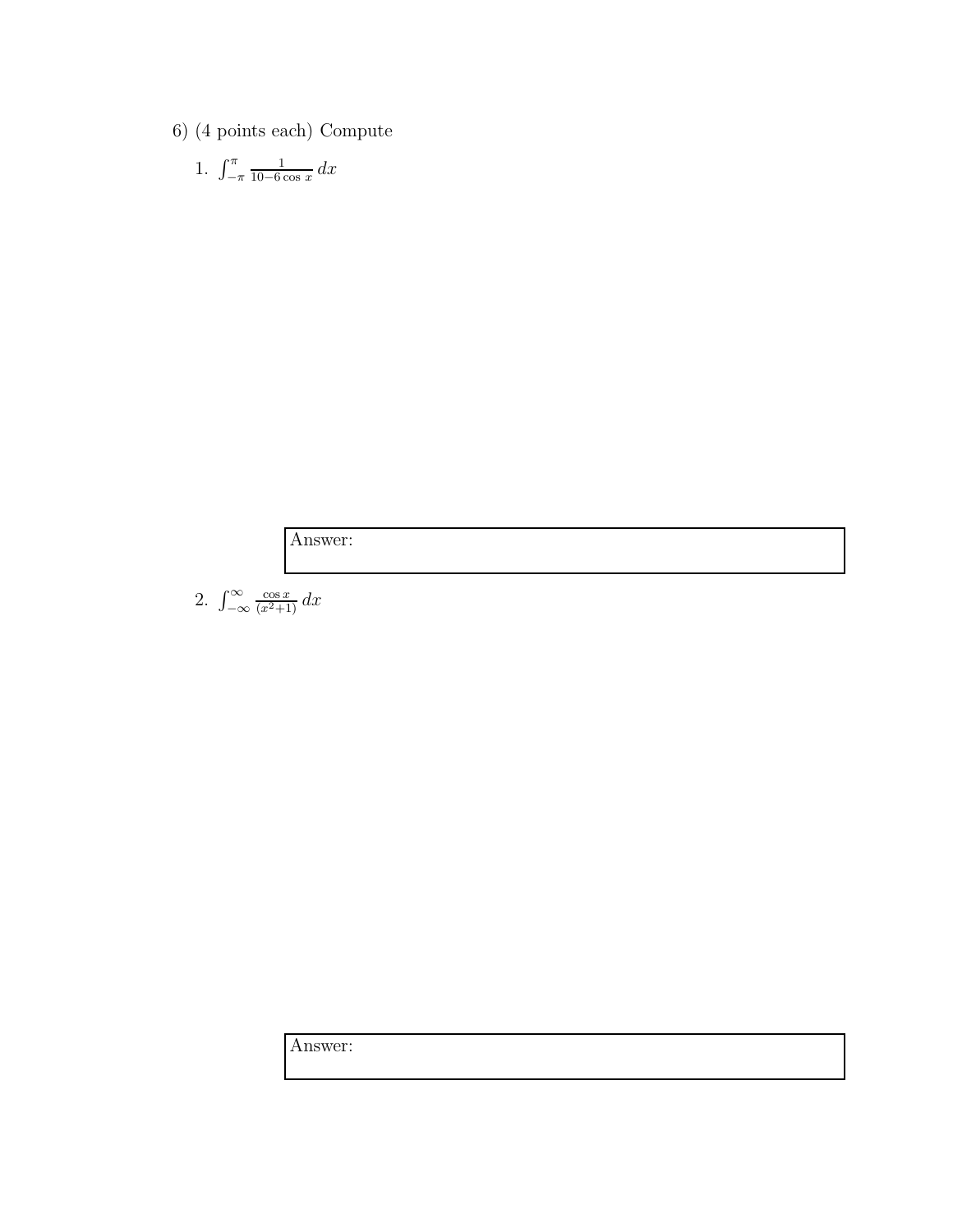7) (4 points) Compute the Fourier transform of the function

$$
f(x) = \begin{cases} (3 - 6|x|) & x \in \left[-\frac{1}{2}, \frac{1}{2}\right] \\ 0 & \text{otherwise} \end{cases}
$$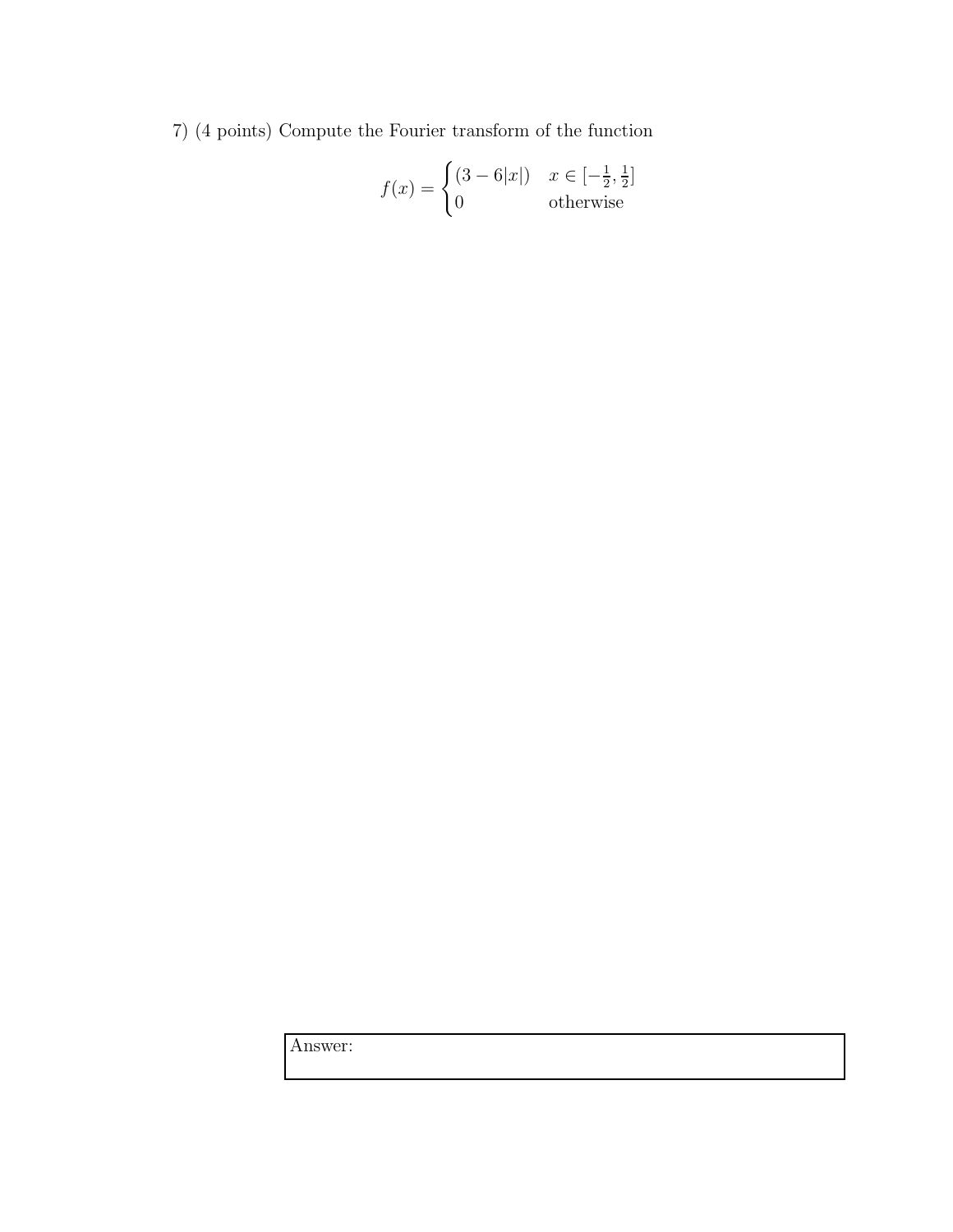8) (5 points) Suppose f, g are analytic functions in the domain D. If  $\text{Re}(f) = \text{Re}(g)$ in D show that  $f(z) = g(z) + c$  where c is some constant. HINT: Consider  $h = f - g$  and thing about the Cauchy-Riemann equations.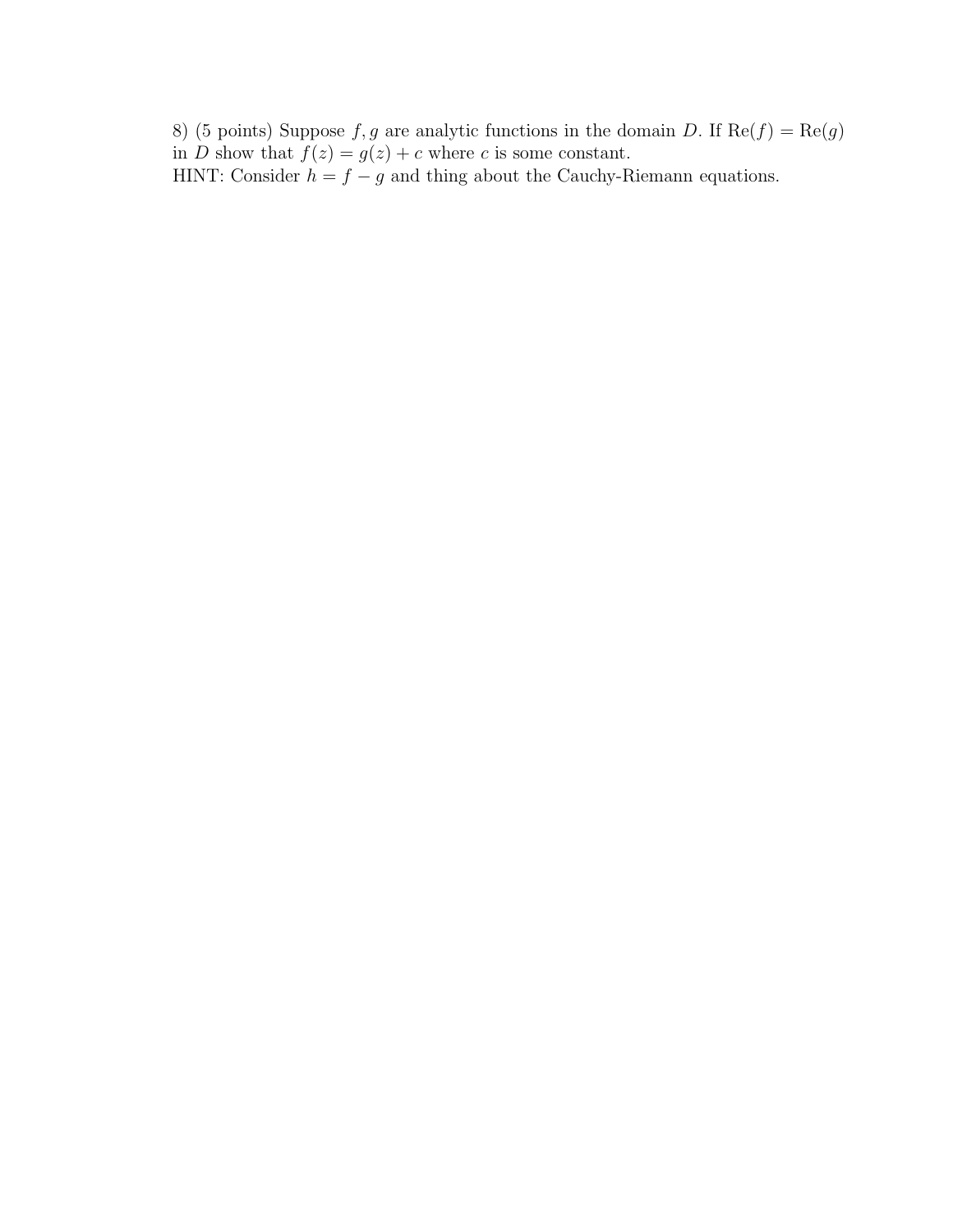9) (5 points) Consider  $u_{xx} + 7u_t + u = 0$  subject to the boundary conditions  $u(0, t) = 0$ and  $u(5, t) = 0$ . Find all solutions of the form  $u(x, t) = X(x)T(t)$ .